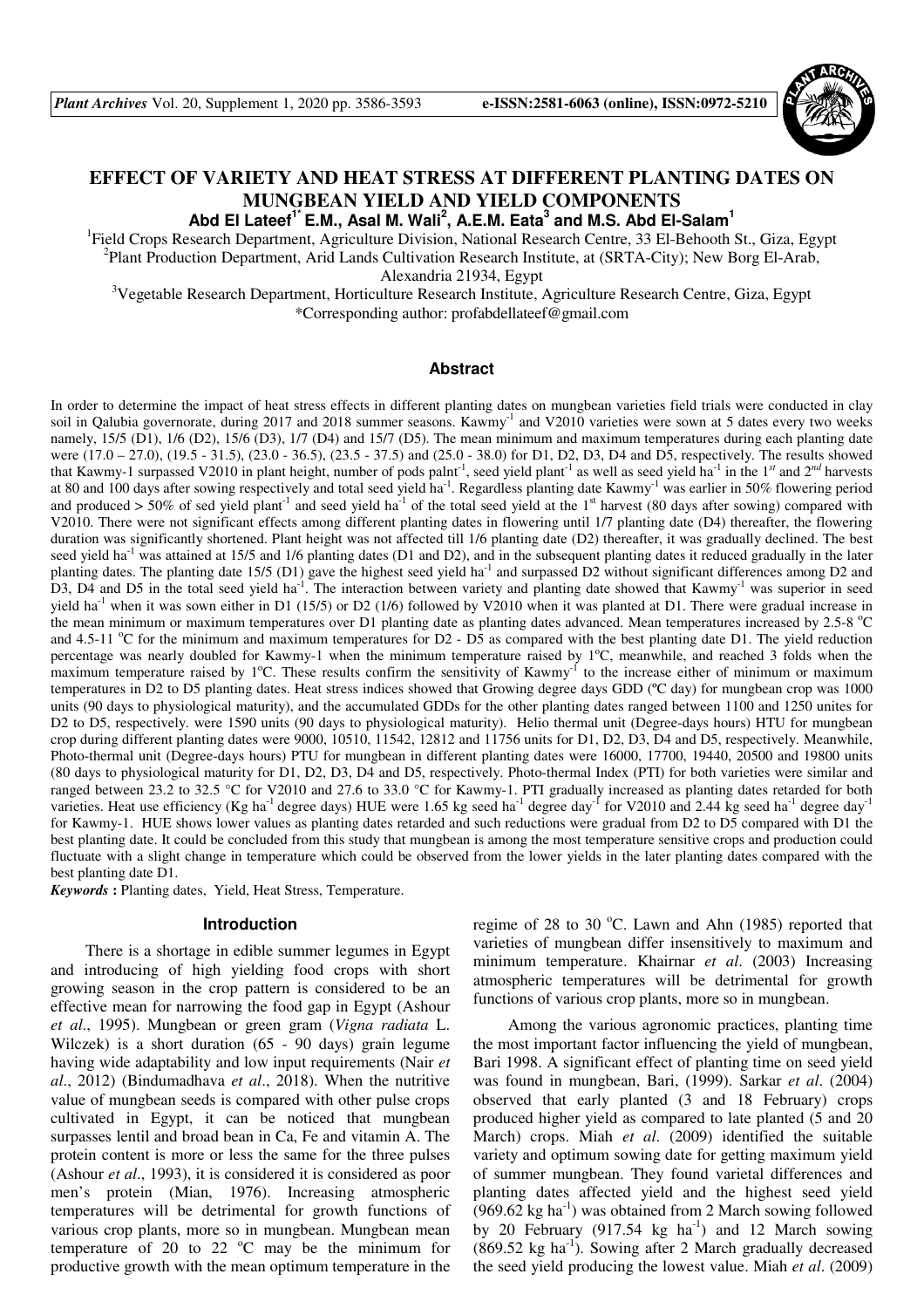reported that the Interaction between variety and sowing date significantly influenced all the yield contributing characters (except 1000-seed weight) and yield of summer mungbean. Naveed *et al*. (2015 evaluated the effects of different planting dates on the performance of mungbean cultivars under rainfed conditions, consisting of eight planting dates and reported that Maximum plant height, pods plant<sup>-1</sup>, pod length, seeds pod $^{-1}$ , 1000 grain weight, seed yield belonged to June 2nd planting followed by May 26th while beyond this, there was a gradual decrease in yield and relevant components. Heat stress has harmful effects at several levels of plant functions, leading to a drastic reduction in growth rates and yield traits (Wahid *et al*., 2007). In leaves, photosynthetic mechanism is recognized sensitive to elevated temperatures. Sinsawat *et al*. (2004) indicated that Photosynthesis may be inhibited due to heat stress and Reproductive tissues and their functions are highly sensitive to heat stress, and a few degrees raise in temperature during flowering can lead to loss of entire grain crop cycles (Wheeler *et al*., 2000; Asseng *et al*., 2011 and Hatfield *et al*., 2011). Chikukura *et al*. (2017) reported that elevated temperatures  $> 44/34$  °C significantly affected net photosynthesis at all stages. Moreover, a departure from the normal seasonal temperatures by  $8-10\degree\text{C}$ resulted in shortened phenological stages specifically vegetative phase leading to earlier maturity (50-57 DAS) compared to the control that reached maturity between 70-77 DAS under normal summer seasonal temperature. Heat stress indices Growing degree days, Helio thermal unit (Degreedays hours, HTU Photo-thermal unit PTU (ºC day) and Heat use efficiency HUE were suggested by Monteith (1984). Kumar (2017) studied heat stress indices of urd and wheat and reported that mean GDD, HTU, PTU for wheat and urd crops were 2016, 14383, 22745 and 1592, 8586, 20813, respectively. They recommended that Physiological maturity can be predicted for wheat and urd by using GDD, HTU, PTU with R2 0.98 and 0.99 respectively. He reported that during 2007 the HUE for urd was  $1.18 \text{ kg}$  grain ha<sup>-1</sup> degree days<sup>-1</sup> with grain yield 1878 kg ha<sup>-1</sup> and during 2008 HUE was 0.99 kg grain ha<sup>-1</sup> degree days<sup>-1</sup> with grain yield 1584 kg  $ha^{-1}$ .

The aim of this work is to find the impact of variable heat regimes created from different planting dates on growth and yield of mungbean as a new crop under Egyptian conditions.

### **Materials and Methods**

 In order to determine the proper heat regime for growing mungbean as a new crop under Egyptian conditions during the summer season, field experiments were conducted in clay soil in Qalubia governorate in 2017 and 2018 summer seasons. The experimental soil was clay in texture with pH 7.8, OM 1.28 %, N 0.47 %, P 0.48 % and K 0.27%. (Average of two seasons). Kawmy-1 and V2010 varieties were sown at 5 dates every two weeks namely, 15/5 (D1), 1/6 (D2), 15/6 (D3), 1/7 (D4) and 15/7 (D5) in both seasons. The mean minimum and maximum temperatures during each planting date in both seasons (Fig. 1) were  $(17.0 - 27.0)$ ,  $(19.5 - 31.5)$ , (23.0 - 36.5), (23.5 - 37.5) and (25.0 - 38.0) for D1, D2, D3, D4 and D5, respectively. The soil was ploughed twice, ridged and divided into experimental plots. The experimental design was split plot, the planting dates occupied the main plots and the sub plots were assigned to the varieties, the plot area was  $21 \text{ m}^2$  and each contained 5 rows 6 meter long and the distance between rows 0.7 m. Mungbean seeds were sown in

hills 10 cm apart. Sowing was done by dry seeds in dry soil method at the experimented planting dates. After complete germination, the plants were thinned and one healthy plant per hill was left to grow.



**Fig. 1:** Minimum and maximum temperatures registered during planting dates

During seed bed preparation, calcium super phosphate (15.5 %) was applied at the rate of 37 kg  $P_2O_5$  ha<sup>-1</sup>. Before the 1*st* irrigation, nitrogen fertilizer as ammonium sulphate (20.6 % N) was applied at the rate of 72 kg nitrogen ha<sup>-1</sup> and potassium was applied at 60 kg  $K_2O$  ha<sup>-1</sup>.

Irrigation was applied according to the recommended practice for irrigation in the district. During the growing season two ridges were labeled and the number of days to 50 % flowering was recorded. Harvest was carried out twice after 80 and 100 days from sowing. At the second harvest, four guarded hills (8 plants) were labeled and the following parameters were registered:

- 1- Plant height (cm).
- 2- Number of branches  $plant<sup>-1</sup>$ .

Yield components characters:

- 3- Number of pods plant<sup>-1</sup> at 80 and 100 days from sowing and total number of pods plant<sup>-1</sup>.
- 4- 1000-seeds weight (g).
- 5- Seed yield per plant (g) at 80 and 100 days from sowing and total seed yield plant<sup>-1</sup>.
- 6- Harvest index.
- 7-Seed yield  $ha^{-1}$ .

Two ridges were devoted for pod collecting twice at 80 and 100 days to determine seed yield in each of the two harvest times as well as the total seed yield ha<sup>-1</sup> (kg). In order to determine the actual reduction of seed yields per plant and per hectare due to heat effect, the difference in optimum minimum and maximum temperature from the best planting date reported was calculated and the reduction in these criteria in other planting dates were determined relative to the optimum heat regime reported for  $1^{\circ}$ C. Since the best seed yield for the planting date was 15/5 (D1) the differences in minimum and maximum temperatures for the other planting dates D2, D3, D4 and D5 were calculated and yield reduction per  $1^{\circ}$ C was calculated. The earliness character was determined as follows in the different planting dates:

Earliness  $\%$  = Seed yield kg ha<sup>-1</sup> in the 1<sup>st</sup> harvest / Total seed yield ha<sup>-1</sup>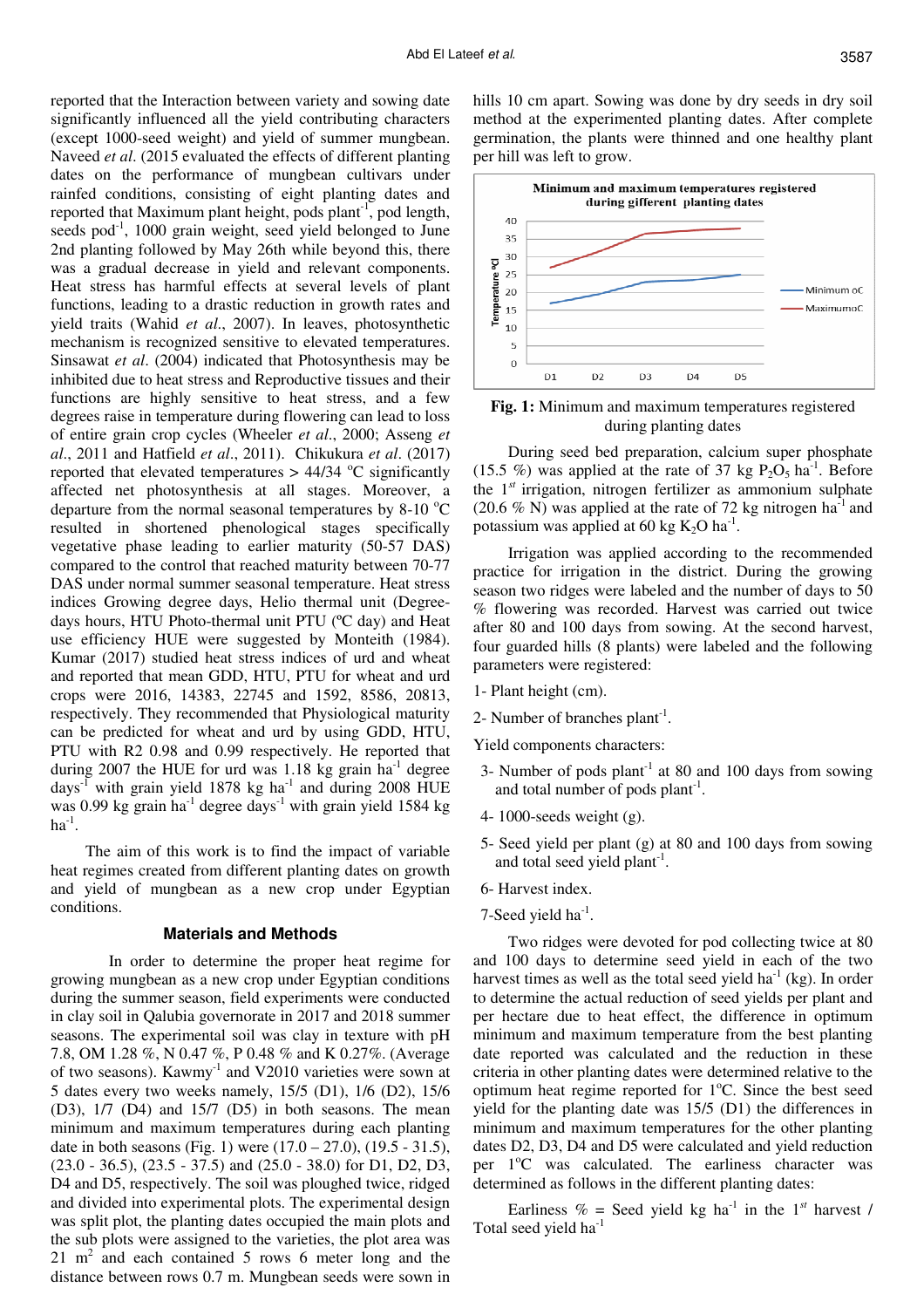# **Heat Stress Indices**

Growing degree days at different phenological stages were calculated by summation of daily mean temperature above base temperature for a corresponding period from sowing, as suggested by Monteith (1984). Helio thermal unit was calculated using the formula given by Rajput (1980).

**1. Growing degree days (Degree days)**: Growing degree days was computed with 17 ºC as base temperature on the basis of daily mean temperature with the help of following formula:

GDD =
$$
\sum
$$
 (T max + T min) - Tb  
2

**2. Helio thermal unit (Degree-days hours):** Halio-thermal unit was calculated on the basis of GDD and sunshine hours by the following formula:

$$
HTU = GDD \times \text{Duration of sun shine hours}
$$

**3. Photo-thermal unit (Degree-days hours)**: Photo-thermal unit was calculated on the basis of GDD and day length with the formula given below:

PTU= GDD x Day length

**4. Photo-thermal index (Degree-days day-1):** Photo thermal index was calculated using the following equation:

**Table 1**: Effect of mungbean variety on yield characteristics.

$$
PTI = GDD / Growth days
$$

**5. Heat use efficiency (Kg ha-1 degree days)**: Heat use efficiency was calculated with the help of seed yield (kg  $ha^{-1}$ ) per GDD with the help of following equation:

 $HUE =$  Seed yield (kg ha<sup>-1</sup>) / GDD

# **6. Relative temperature depression (%):** Relative temperature depression was calculated using the formula:

### $RTD = \Sigma$  Tmax - Tmin

## Tmean

The analysis of variance of split plot experiment was carried out using MSTAT-C Computer Software (MSTAT-C, 1988), after testing the homogeneity of the error according to Bartlett's test, combined analysis for both seasons were done. Means of the different treatments were compared using the least Duncan's Multiple Range Test at 0.05 level.

#### **Results**

# **Effect of variety**

 Data presented in Table (1) show the superiority of Kawmy<sup>-1</sup> than V2010 in plant height, number of pods palnt<sup>-1</sup> , seed yield plant<sup>-1</sup> as well as seed yield ha<sup>-1</sup> in the 1<sup>st</sup> and 2<sup>nd</sup> harvests at 80 and 100 days after sowing, respectively and total seed yield ha<sup>-1</sup>. However, V2010 exceeded Kawmy<sup>-1</sup> in seed index. Regardless planting date Kawmy<sup>-1</sup> flowered earlier and produced  $> 50\%$  of seed yield plant<sup>-1</sup> and seed vield ha<sup>-1</sup> of the total seed yield at the  $1^{st}$  harvest (80 days) after sowing) compared with V2010.

|                     | No. of days Plant No. of No. of pods plant <sup>-1</sup> |        |                                        |                   |      |                                                    | Seed yield plant <sup>1</sup><br>$\left( \mathbf{g} \right)$ |       | <b>Seed</b>                   |             | Seed yield $ha^{-1}$ (kg) |              |
|---------------------|----------------------------------------------------------|--------|----------------------------------------|-------------------|------|----------------------------------------------------|--------------------------------------------------------------|-------|-------------------------------|-------------|---------------------------|--------------|
| <b>Variety</b>      | to 50%<br>Flowering (cm)                                 |        | height branches<br>plant <sup>-1</sup> | 80<br>davs        |      | $\frac{100}{100}$ Total $\frac{60}{90}$ Total days |                                                              |       | $\frac{100}{1}$ Total index g | -80<br>davs | <b>100</b><br>davs        | <b>Total</b> |
| V2010               | 42.7a                                                    | 803a   | 57a                                    | 13.2 <sub>h</sub> | 9.9h |                                                    |                                                              |       | 23.1b 6.1b 5.8b 11.9b 67.7a   | - 1092b     | 751 <sub>b</sub>          | 1843h        |
| Kawmy <sup>-1</sup> | 41.8 a                                                   | 87.3 a | 5.6 a                                  | 25.8a             |      | 16.5a 42.3a 8.9a                                   | 7.7a                                                         | 16.6a |                               | 46.3b 1459a |                           | 1245a 2704a  |

# **Effect of planting date:**

 Data in Table (2) show significant effects of planting date on plant height, number of pods  $plant<sup>-1</sup>$ , seed yield plant<sup>-1</sup> and seed yield ha<sup>-1</sup> at 80 and 100 days from sowing. Generally, the data reveal that there were not significant effects in flowering until 1/7 planting date (D4) thereafter, the flowering duration was significantly shortened. Plant height was not affected till 1/6 planting date (D2) and then, it was gradually declined. Seed index was significantly affected by the different plant dates and the best seed index was obtained at 15/5 (D1) planting date. Regarding seed

yield plant<sup>-1</sup>, it can be noticed that it was not affected until 15/6 planting date (D3) at the 1*st* harvest after 80 days from sowing and till 1/6 planting date (D2) at the 2*nd* harvest after 100 days from sowing, then gradual reductions in seed yield plant-1 were reported. The best seed yield  $ha^{-1}$  was attained at 15/5 and 1/6 planting dates (D1 and D2), but it reduced gradually in the later planting dates. Concerning the total seed yield ha<sup>-1</sup>, it is clear that planting date  $15/5$  (D1) gave the highest seed yield  $ha^{-1}$  and surpassed D2 meanwhile the differences among D2 and D3, D4 and D5 in the total seed yield  $ha^{-1}$  were insignificant.

**Table 2**: Effect of mungbean planting date on yield characteristics.

| <b>Planting</b> | No. of days<br>to 50% | <b>Plant</b>      | No. of<br>branches  | No. of pods<br>plant <sup>-1</sup> |             |                                      |            | Seed yield<br>$\mathbf{plant}^{-1}(\mathbf{g})$ |                                          | <b>Seed</b><br>index | Seed yield<br>$ha^{-1}(kg)$ |                |              |
|-----------------|-----------------------|-------------------|---------------------|------------------------------------|-------------|--------------------------------------|------------|-------------------------------------------------|------------------------------------------|----------------------|-----------------------------|----------------|--------------|
| date            | flowering             | height (cm)       | plant <sup>-1</sup> | 80<br>davs                         | 100<br>davs | <b>Total</b>                         | 80<br>days | 100<br>days                                     | <b>Total</b>                             | (g)                  | 80<br>davs                  | 100<br>davs    | <b>Total</b> |
| D1(15/5)        | 43.9 a                | 95.4 a            | 5.5 <sub>b</sub>    | 22.8a                              |             | 17.8 a 40.6 a 8.7 a                  |            | 7.9 a                                           | 16.6a                                    | 60.8a                | 1819 a                      | 1272a          | 3091 al      |
| D2(1/6)         | 44.1 a                | 90.6 a            | 5.3 <sub>b</sub>    | 18.4 h                             |             | $ 12.6 \c  31.0 \b  8.0 \c  7.7 \c $ |            |                                                 | 15.7a                                    | 56.7 b               | 1678a                       | 1178 ab 2856 b |              |
| D3(15/6)        | $42.1$ ab             | 76.6 b            | 7.5 a               |                                    |             |                                      |            |                                                 | 18.2 b 15.6 b 33.8 b 8.3 a 6.9 ab 15.2 a | 57.5 <sub>b</sub>    | $1102$ bc                   | 667 c          | 1769c        |
| D4(1/7)         | $41.7$ ab             | 78.3 b            | 5.3 <sub>b</sub>    | 22.8a                              |             | 16.0 a 38.8 a 6.8 b 5.6 b            |            |                                                 | 12.4 <sub>b</sub>                        | 55.3 bc              | 816bc                       | 943bc          | 1759c        |
| D5(15/7)        | 39.8 <sub>b</sub>     | 80.0 <sub>b</sub> | 5.0 <sub>b</sub>    | 20.3 b                             |             | 17.7 a 38.0 a 5.7 b 5.7 b            |            |                                                 | 11.4 b                                   | 54.6 c               | 826 c                       | 814 c          | 1640 с       |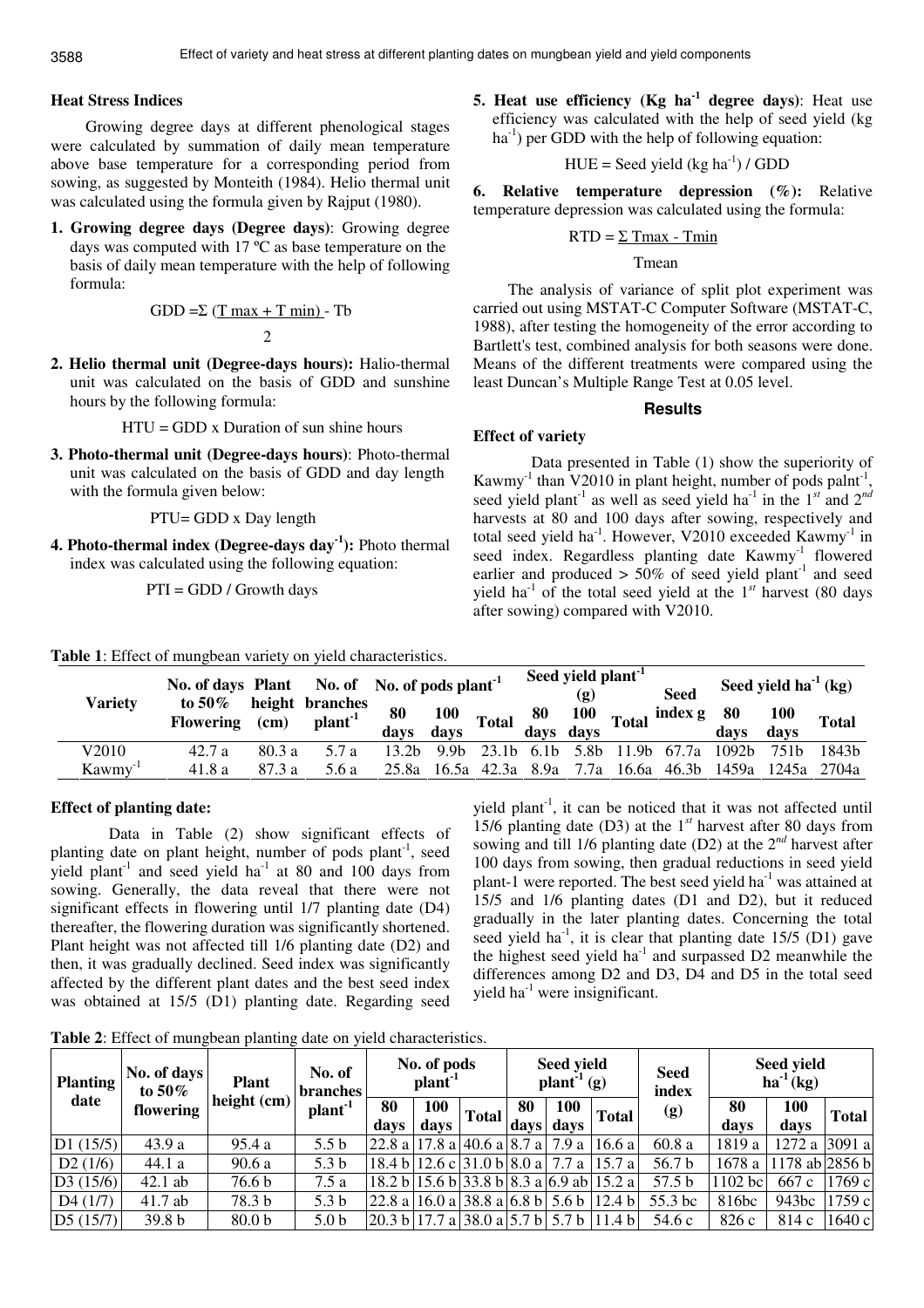## **Effect of the interaction (Variety × Planting date)**

The interaction between variety and planting date on No of pods plant<sup>-1</sup> at the  $1^{st}$  and  $2^{nd}$  harvest (80 and 100 days after sowing) as well as seed index as well as seed yield ha<sup>-1</sup>

was significant (Table 3). In general,  $Kawmy^{-1}$  was superior in seed yield ha<sup>-1</sup> when it was sown either in D1 (15/5) or D2 (1/6) followed by V2010 when it was planted at D1 (15/5).

|  |  |  |  |  | Table 3: Effect of the interaction between variety and planting date on mungbean yield characteristics. |  |
|--|--|--|--|--|---------------------------------------------------------------------------------------------------------|--|
|  |  |  |  |  |                                                                                                         |  |

|                    |              | <b>Planting Flowering</b><br>$\%$ | <b>Plant</b>      | No. of              |                               | No. of pods $plant^{-1}$     |            | Seed yield plant <sup>-1</sup> (g) Seed |                  |                   |              | Seed yield ha $1$ (kg) |                         |                   |              |
|--------------------|--------------|-----------------------------------|-------------------|---------------------|-------------------------------|------------------------------|------------|-----------------------------------------|------------------|-------------------|--------------|------------------------|-------------------------|-------------------|--------------|
| <b>Variety</b>     | date         |                                   |                   |                     | height branches               | 80                           | <b>100</b> | <b>Total</b>                            | 80               | <b>100</b>        | <b>Total</b> | index                  | 80                      | 100               | <b>Total</b> |
|                    |              |                                   | (cm)              | plant <sup>-1</sup> | days                          | days                         |            | days                                    | days             |                   | (g)          | days                   | days                    |                   |              |
| V2010              | D1(15/5)     | 44.1 a                            | 92.0 <sub>b</sub> | 5.5 <sub>b</sub>    | 12.5c                         | 9.9de                        |            | $ 22.4c 7.6$ bc                         | 6.8 <sub>b</sub> | 14.4 b            |              |                        | $69.9a$ 1643 ab 1012 bc | 2655h             |              |
|                    | D2(1/6)      | 45.3a                             | 85.0c             | 5.0 <sub>b</sub>    | 10.2c                         | 8.3 e                        |            | 18.6d $6.5c$                            | $7.4$ ab         | 13.9 <sub>b</sub> | 68.8a        | 1284 b                 | 986 c                   | 2270 b            |              |
|                    | D3(15/6)     | 42.7 <sub>b</sub>                 | 71.8 e            | 7.9 a               | 10.8c                         | 8.8 e                        |            | 19.6d $\pm$ 6.4 c                       | 6.1 <sub>b</sub> | 12.5 bc 68.2a     |              | 882 c                  | 606d                    | 1488 с            |              |
|                    | D4(1/7)      | 41.4 b                            | 72.5 e            | 5.5 <sub>b</sub>    | 14.3 c $\vert$                | 11.5d                        |            | 25.8c 5.2cd                             | 4.5c             | 9.7c              | 66.3a        | 941 c                  | 512 e                   | 1453 c            |              |
|                    | D5(15/7)     | 40.2c                             | 80.0 <sub>d</sub> | 4.5c                | 18.0 bcl $11.0 d$             |                              | 29.0c      | 4.9 d                                   | 4.3c             | 9.2c              | 65.4a        | 718d                   | 648 d                   | 1366 с            |              |
|                    | D1(15/5)     | 43.6a                             | 98.8 a            | 5.4 b               |                               | 23.0 b 20.0 b 43.0 b 9.8 a   |            |                                         | 9.0a             | 18.8a             | 51.7b        | 1993 $a$               | 1722 a                  | 3715 a            |              |
|                    | D2(1/6)      | 42.8a                             | 95.2 ab           | 5.5 <sub>b</sub>    | 26.5 ab 16.8 c 43.3b 9.5 a    |                              |            |                                         | 8.0 a            | 17.5a             | 44.6c        | 2070 a                 | 1372 b                  | 3442 a            |              |
| Kawmy <sup>-</sup> | $\log(15/6)$ | 41.5 <sub>b</sub>                 | 81.3 d            | 7.0a                | 25.5 ab 22.3 ab 47.8a 10.2 al |                              |            |                                         | 7.7 a            | 17.9a             | 46.8c        | 1321 <sub>b</sub>      |                         | $1014 b$   2335 b |              |
|                    | D4(1/7)      | 41.9 <sub>b</sub>                 | 81.3 d            | 5.0 <sub>b</sub>    | 31.3 al                       | 20.4 b $ 51.7a $ 8.4 b       |            |                                         | 6.7 <sub>b</sub> | 15.1cb            | 44.5c        | 977 c                  |                         | 1135 b 2112 b     |              |
|                    | D5(15/7)     | 39.4c                             | 80.0 <sub>d</sub> | 5.0 <sub>b</sub>    | 22.5 h                        | 23.8 a $ 46.2a 6.5$ cd 7.0 b |            |                                         |                  | 13.5ab            | 43.7c        | 932 c                  | 982 c                   | $1914$ bc         |              |

### **Effect of heat stress**

Data in Table (4) reveal that there were gradual increase in the mean minimum or maximum temperatures over D1 planting date as planting dates advanced. mean temperatures increased by 2.5-8  $\degree$ C and 4.5-11  $\degree$ C for the minimum and maximum temperatures for D2-D5 as compared with the best planting date D1. From the same table, it is clear that except the latest planting dates D4 and D5 for Kawmy-1, both varieties out yield more than 50 % of the total seed yield at the 1st harvest (80 days after sowing). V2010 seems to be slight earlier in maturing than  $Kawmy^{-1}$  in D1. The data indicate that although  $Kawmy^{-1}$  yielded more than V2010 in D4 and D5 the earliness  $\%$  was lower due to the high yielding ability of Kawmy<sup>-1</sup>. The total yield reduction reported due to the increase in both minimum and maximum temperatures were 384, 1166, 1201 and 1288 kg ha<sup>-1</sup> for the variety V2010 in D2, D3, D4 and D5, respectively, while the corresponding values for Kawmy-1 were 273, 1380, 1603 and 1798 for D2, D3, D4 and D5 planting dates respectively. These reductions represented 14.5, 43.9, 45.2 and 48.5 for

V2010 and 7.3, 37.1, 43.1 and 48.2 for Kawmy-1 in D2, D3, D4 and D5, respectively as compared with the best planting date  $(D1)$ . From the same table and Figs.  $(2 - 4)$ , it clear that seed yield reduction due to the increase in temperature as planting dates retarded from D2 to D5 and it was more pronounced for Kawmy-1 than V2010 indicating the greater sensitivity of  $Kawmy^{-1}$  to the increase in minimum or maximum temperature. Such tendency was true when the minimum temperature raise by  $1 \,^{\circ}\text{C}$  the yield reduction of V2010 ranged between 153.6-194.8 kg ha<sup>-1</sup> while the yield reductions occurred when the minimum temperature raised by 1  $^{\circ}$ C ranged between 109-230 kg ha<sup>-1</sup> for Kawmy<sup>-1</sup> from D2 to D5 as compared with the best planting date (D1). It is worthy to note that the yield reduction percentage was nearly doubled for  $Kawmy^{-1}$  when the minimum temperature raised by  $1^{\circ}$ C, meanwhile, and reached 3 folds when the maximum temperature raised by  $1 \degree C$ . These results confirm the sensitivity of  $Ka w m y<sup>-1</sup>$  to the increase either in minimum or maximum temperatures from D2 to D5 planting dates.

|                    | thermal muex and neat use emergingly. |                           |                         |        |                             |                          |             |                                               |       |                                                                                                                |                       |                |                    |            |                   |               |
|--------------------|---------------------------------------|---------------------------|-------------------------|--------|-----------------------------|--------------------------|-------------|-----------------------------------------------|-------|----------------------------------------------------------------------------------------------------------------|-----------------------|----------------|--------------------|------------|-------------------|---------------|
| <b>Variety</b>     | <b>Planting</b>                       | Seed yield $ha^{-1}$ (kg) |                         |        |                             | Earliness  Min.  Max.  ' |             | Difference Difference<br>from the<br>from the | Yield | Yield<br>red/1                                                                                                 | $%$ of<br>the<br>best | Yield<br>red/1 | $%$ of<br>the best | <b>PTI</b> | $(^{\circ}C)$ HUE |               |
|                    | date                                  | 80                        | 100                     |        | $\mathcal{G}_{\mathcal{D}}$ |                          |             | min                                           | Max   | $\left \text{reduction}\right _0^1$ $\text{C min}\left \text{planting}\right $ <sup>o</sup> C max <sup>1</sup> |                       |                |                    | planting   |                   |               |
|                    |                                       | davs                      | davs                    | Total  |                             |                          |             |                                               |       |                                                                                                                |                       | date           |                    | date       |                   |               |
|                    | D1(15/5)                              |                           | 1643ab 1012 bc          | 2655b  | 0.62                        |                          | 17.0 27.0   |                                               |       |                                                                                                                |                       |                |                    |            |                   | $23.2$ 2.65   |
|                    | D2(1/6)                               | 1284 b                    | 986c                    | 2270 b | 0.57                        |                          | 19.5 31.5   | 2.5                                           | 4.5   | 384                                                                                                            | 154                   | 5.8            | 85.4               | 3.2        |                   | 26.0 2.06     |
| V2010              | D3(15/6)                              | 882 c                     | 606d                    | 1488 с | 0.59                        | 23                       | 36.5        | 6.0                                           | 9.5   | 166                                                                                                            | 195                   | 7.3            | 122.7              | 4.6        |                   | 30.5 1.23     |
|                    | D4(1/7)                               | 941c                      | 512e                    | 1453 с | 0.65                        |                          | $23.5$ 37.5 | 6.5                                           | 10.5  | 1201                                                                                                           | 185                   | 7.0            | 114.4              | 4.3        |                   | 29.0 1.16     |
|                    | D5(15/7)                              | 718 d                     | 648 d                   | 1366 c | 0.53                        |                          | 25.0 38.0   | 8.0                                           | 11.0  | 1289                                                                                                           | 161                   | 6.0            | 171.7              | 6.5        |                   | $32.5$   1.13 |
|                    | D1(15/5)                              | 1993 $a$                  | 1722a                   | 3715 a | 0.54                        |                          | 17.0 27.0   |                                               |       |                                                                                                                |                       |                |                    |            |                   | 24.6 3.75     |
|                    | D2(1/6)                               | 2070a                     | 1372 b 3442 a           |        | 0.60                        |                          | 19.5 31.5   | 2.5                                           | 4.5   | 273                                                                                                            | 109                   | 3.2            | 162.8              | 3.7        |                   | $27.6$ 3.13   |
| Kawmy <sup>-</sup> | D3(15/6)                              | 1321 b                    | $1014 b$ 2335 b         |        | 0.57                        |                          | 23.0 36.5   | 6.0                                           | 9.5   | 1380                                                                                                           | 230                   | 6.7            | 145.3              | 4.2        |                   | 31.4 1.93     |
|                    | D4(1/7)                               |                           | 977 c   1135 b   2112 b |        | 0.46                        |                          | 23.5 37.5   | 6.5                                           | 10.5  | 1603                                                                                                           | 158                   | 4.6            | 152.6              | 4.4        | 32.1              | 1.77          |

 $\overline{D5}$  (15/7) 932 c 982 c 1914bc 0.49 25.0 38.0 8.0 11.0 1798 225 7.2 163.5 4.7 33.0 1.16

**Table 4**: Effect of the interaction between variety and planting date on mungbean seed yield reduction, earliness, Photothermal index and heat use efficiency.

### **Heat Stress Indices**

Growing degree days GDD (ºC day) presented in Table (5). Accumulated GDD for mungbean crop was 1000 units (90 days to physiological maturity), and the accumulated GDD or the other planting dates were 1100, 1210, 1250 and 1200 unites for D2, D3, D4 and D5, respectively. This explains the direct impact of temperature on crop growth, where every crop needs a certain amount of GDD to enter its next crop stage. Helio thermal unit (Degree-days hours HTU accumulated for mungbean during different planting dates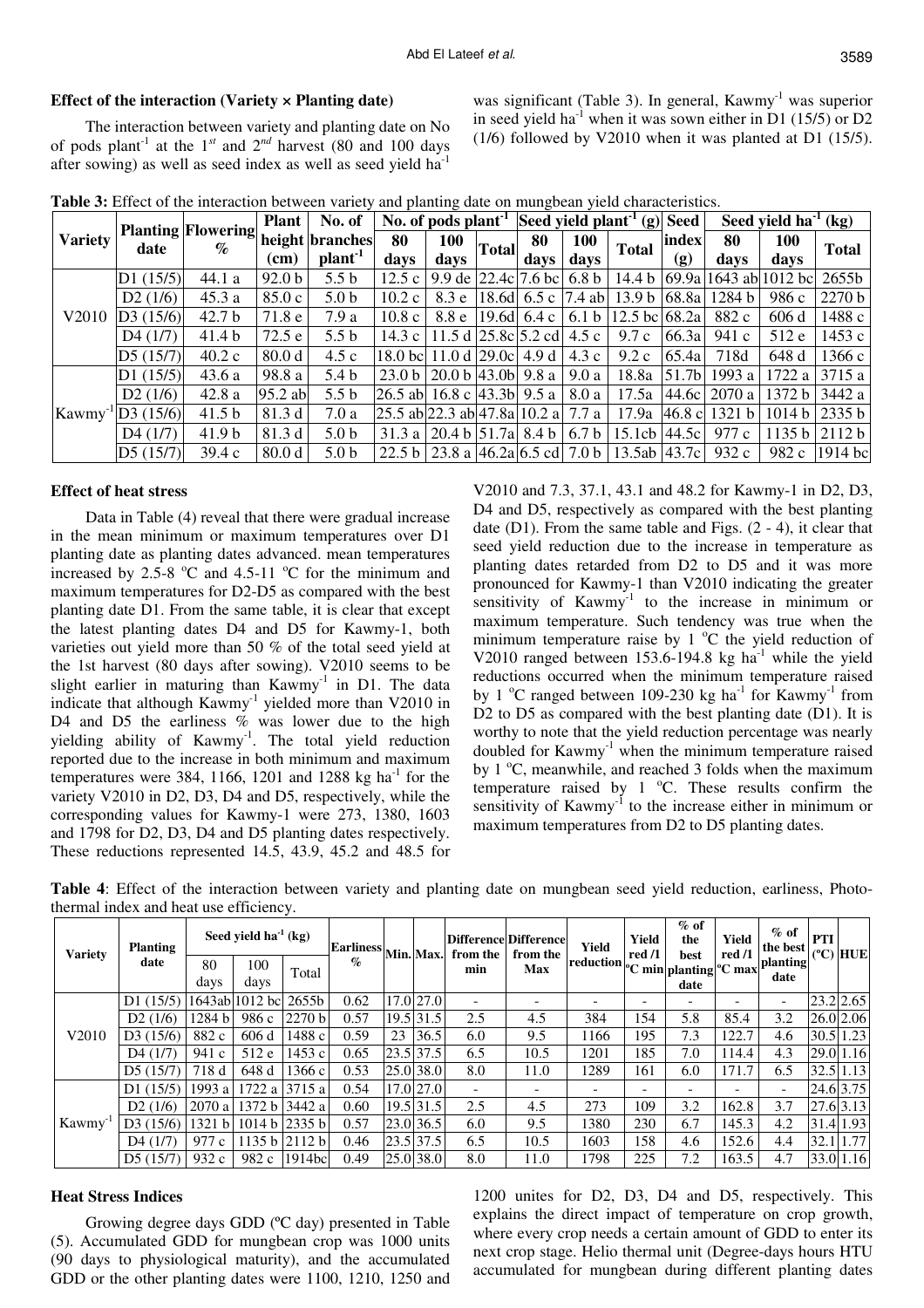were 9000, 10510, 11542, 12812 and 11756 units for D1, D2, D3, D4 and D5, respectively. Difference in accumulated pattern between planting dates expresses a specific feature of using actual bright sunshine hours in HTU. HTU is the product of GDD and actual bright sun shine hours and affects physiological stages of growth and maturity especially

flowering. Photo-thermal unit (Degree-days hours PTU accumulated for mungbean in different planting dates were 16000, 17700, 19440, 20500 and 19800 units (80 days to physiological maturity for D1, D2, D3, D4 and D5, respectively (Table 5).

**Table 5 :** Heat stress indices, GDD, HTU, Photo-thermal unit PTU and relative temperature depression (RTD) in different planting dates of mungbean.

|                      | Growing degree days       | Helio thermal unit        | <b>Photo-thermal unit</b> | <b>Relative</b>         |  |
|----------------------|---------------------------|---------------------------|---------------------------|-------------------------|--|
| <b>Planting date</b> | (Degree days) GDD         | (Degree-days hours)       | <b>PTU</b>                | <b>Temperature</b>      |  |
|                      | $(^{\circ}C \text{ day})$ | $HTU$ ( $^{\circ}$ C day) | $(^{\circ}C$ day)         | <b>Depression (RTD)</b> |  |
| D1(15/5)             | 1000                      | 9000                      | 16000                     | 0.45                    |  |
| D2(1/6)              | 1100                      | 10510                     | 17700                     | 0.47                    |  |
| D3(15/6)             | 1210                      | 11542                     | 19440                     | 0.45                    |  |
| D4(1/7)              | 1250                      | 12812                     | 20500                     | 0.46                    |  |
| D5(15/7)             | 1200                      | 11756                     | 19800                     | 0.41                    |  |

Regardless planting dates. Photo-thermal index (Degree-days day-1) PTI for both varieties was similar and ranged between 23.2 to 32.5  $\degree$ C for V2010 and 27.6 to 33  $\degree$ C for Kawmy-1. PTI gradually increased as planting dates retarded for both varieties. Also, PTI appeared gradual increments and ranged between  $28.71\text{ °C}$  and  $32.72\text{ °C}$  for the planting dates  $D2 - D5$  compared with 23.92 °C for the best planting date D1. Heat use efficiency (Kg  $ha^{-1}$  degree days was calculated by using accumulated GDD and seed yield

(Table 6). HUE was 1.65 kg seed ha<sup>-1</sup> degree day<sup>-1</sup> for V2010 and 2.44 kg seed ha<sup>-1</sup> degree day<sup>-1</sup> for Kawmy<sup>-1</sup>. HUE showed lower values as planting dates retarded and such reductions were gradual from D2 to D5 compared with D1 the best planting date. However, effects of HTU and effect of using actual bright sunshine hours (HTUE) in helio thermal units prove evident of weather variations in the different planting dates.

**Table 6:** Heat stress indices PTI and HUE in different planting dates of mungbean.

| <b>Treatment</b> |                      | Photo-thermal index (Degree-   | <b>Heat use efficiency</b>                      |  |  |
|------------------|----------------------|--------------------------------|-------------------------------------------------|--|--|
| <b>Variety</b>   | <b>Planting date</b> | days day $^{-1}$ )<br>PTI (°C) | (Kg ha <sup>-1</sup> degree days)<br><b>HUE</b> |  |  |
|                  | D1(15/5)             | 23.20                          | 2.65                                            |  |  |
|                  | D2(1/6)              | 26.00                          | 2.06                                            |  |  |
| V2010            | D3(15/6)             | 30.47                          | 1.23                                            |  |  |
|                  | D4(1/7)              | 28.98                          | 1.16                                            |  |  |
|                  | D5(15/7)             | 32.48                          | 1.13                                            |  |  |
| Mean             |                      | 28.23                          | 1.65                                            |  |  |
|                  | D1(15/5)             | 24.63                          | 3.75                                            |  |  |
|                  | D2(1/6)              | 27.64                          | 3.75                                            |  |  |
| Kawmy-1          | D3(15/6)             | 31.42                          | 3.13                                            |  |  |
|                  | D4(1/7)              | 32.13                          | 1.93                                            |  |  |
|                  | D5(15/7)             | 32.96                          | 1.77                                            |  |  |
| Mean             |                      | 24.83                          | 2.44                                            |  |  |
| D1(15/5)         |                      | 23.92                          | 3.20                                            |  |  |
| D2(1/6)          |                      | 28.71                          | 2.91                                            |  |  |
| D3(15/6)         |                      | 30.94                          | 2.18                                            |  |  |
| D4(1/7)          |                      | 30.58                          | 1.55                                            |  |  |
| D5(15/7)         |                      | 32.72                          | 1.45                                            |  |  |



**Fig. 2:** Seed yield reduction of mungbean varieties relative to D1 planting date.



**Fig. 3:** Seed yield reduction of mungbean varieties increase in the minimum temperatures by 1ºC over D1 planting date.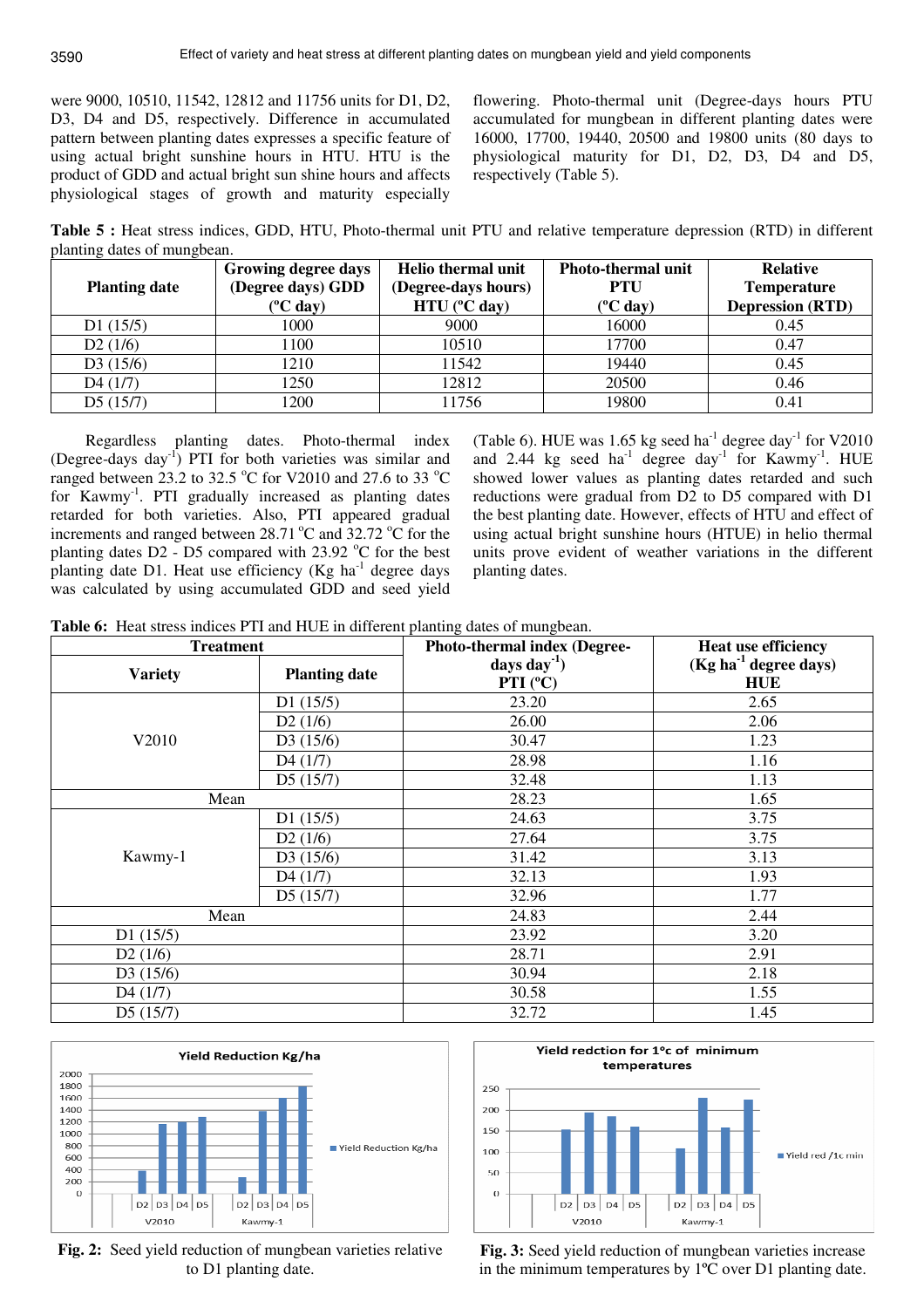

**Fig. 4:** Seed yield reduction of mungbean varieties increase in the maximum temperatures by 1ºC over D1 planting date.

#### **Discussion**

The obtained results about the varietal differences in their tolerance to heat stress regardless planting date indicated that  $Kawmy^{-1}$  flowered earlier and produced  $> 50\%$ of seed yield plant<sup>-1</sup> and seed yield ha<sup>-1</sup> of the total seed yield at the 1st harvest (80 days after sowing) compared with V2010. These results are in harmony with those obtained by Abd El Lateef *et al*. (1998) found that different mungbean accessions gave their first flower after a period of 43 to 45 days and from 44.3 to 46.3 in two successive seasons in Egypt. Shalaby *et al*. (1991) found that different mungbean accessions gave their first flower after a period of 45 to 55 days and from 44.3 to 56.3 in two successive seasons in upper Egypt. Also, these results are in accordance with the results obtained by other researchers for most of the legumes (Mahmood-ul-Hassan *et al*., 2003; Achakzai and Kayani 2004; Malik *et al*., 2006 and Siddique *et al*., 2006).

It is notable from the results of the effect of planting date that the planting date 15/5 (D1) gave the highest values concerning yield characters which reflected on the total seed yield  $ha^{-1}$  and surpassed D2, meanwhile the differences among  $D2$  and  $D3$ ,  $D4$  and  $D5$  in the total seed yield  $ha^{-1}$ were insignificant. In this respect Naveed *et al*. (2015) indicated that maximum plant height, pods per plant, pod length, seeds per pod, 1000 grain weight, seed yield belonged to June 2*nd* planting followed by May 26*th* while beyond this, there was a gradual decrease in yield and relevant components. The results indicated significant interactions between variety and planting date, seed yield reduction due to the increase in temperature as planting dates retarded from D2 to D5 and it was more pronounced for  $Kawmy<sup>-1</sup>$  than V2010. Similar results on the interaction between variety and planting date were reported by Sarkar *et al*. (2004) they observed that early planted (03 and 18 February) mungbean produced higher yield as compared to late planted (05 and 20 March mungbean. Also, Miah *et al*. (2009) confirmed that there is interaction between variety and sowing date significantly influenced all the yield contributing characters (except 1000-seed weight) and yield of summer mungbean. Yield contributing characters like number of pods  $plant<sup>-1</sup>$ , seeds pod<sup>-1</sup> and seeds plant<sup>-1</sup> contributed to the highest seed yield.

The pre mentioned results exhibited gradual increases in the mean minimum or maximum temperatures over D1 planting date as planting dates advanced. Seed yield reduction due to the increase in temperature as planting dates retarded from D2 to D5 and it was more pronounced for Kawmy-1 than V2010 indicating the greater sensitivity of

Kawmy<sup>-1</sup> to the increase in minimum or maximum temperature. These results confirm the sensitivity of Kawmy-1 to the increase either in minimum or maximum temperatures from D2 to D5 planting dates indicating the importance of planting it in the optimum date. The reduction in seed yield due to the high temperatures in the affected planting dates could be attributed to heat stress effects and The reduction in seed yield due to the high temperatures in the affected planting dates could be attributed to heat stress effects and it was reported that heat stress has a harmful effect at several levels of plant functions, leading to a drastic reduction in growth rates and yield traits (Wahid *et al*., 2007). Photosynthetic mechanism in leaves is recognized sensitive to elevated temperatures. (Sinsawat *et al*., 2004). Also, Reproductive tissues and their functions are highly sensitive to heat stress, and a few degrees raise in temperature during flowering can lead to loss of entire grain crop cycles (Wheeler *et al*., 2000; Hatfield *et al*., 2011 and Asseng *et al*., 2011). Moreover, Naveed *et al*. (2015) indicated that optimum planting date is an important factor for achieving improved mungbean production in different agro-ecological zones of the world, They added that Maximum plant height, pods per plant, pod length, seeds per pod, 1000 grain weight, seed yield belonged to June 2*nd* planting followed by May 26*th* while beyond this, there was a gradual decrease in yield and relevant components.

The effects of elevated heat in the later planting dates was interpreted by similar work of Chikukura *et al*. (2017), they reported that elevated temperatures  $> 44/34$  °C significantly affected net photosynthesis at all stages. They also added that a departure from the normal seasonal temperatures by  $8-10$  °C resulted in shortened phenological stages specifically vegetative phase leading to earlier maturity 50-57 DAS compared to the control that reached maturity between 70-77 DAS under normal summer seasonal temperature. The increase in temperature negatively reduced number of pods per plant as well as the test weight of mungbean. Heat Stress Indices revealed that the Accumulated GDD for mungbean increased for the planting dates D2, D3, D4 and then decreased at D5. This explains the direct impact of temperature on crop growth; every crop needs a certain amount of GDD to enter its next crop stage.

Heat unit concept was applied to correlate phenological development in crops to predict maturity dates (Rao *et al*., 1999). Ram *et al*. (2012) reported higher GDD requirement for wheat crop for normal sowing conditions than the later growing conditions. Late sowing decreased the duration of phenology as compared to normal sowing due to fluctuated un-favorable high temperature during the growing period. The difference in accumulated pattern between planting dates expresses a specific feature of using actual bright sunshine hours in HTU. HTU is the product of GDD and actual bright sun shine hours and affects physiological stages of growth and maturity especially flowering.

Several studies in India have shown that a delay of 20 days in sowing could cause a delay in flowering by 8 days or up to 13 days. (Brar *et al*., 2011). Generally, the obtained results on heat stress indices were similar to those obtained by Kumar (2017) who reported that, only HUE showed significant and positive association with SY indicating that their effective utilization for heat tolerance in green gram. Also, Kumar (2017) showed interrelationship among the different heat stress indices. They reported that heat use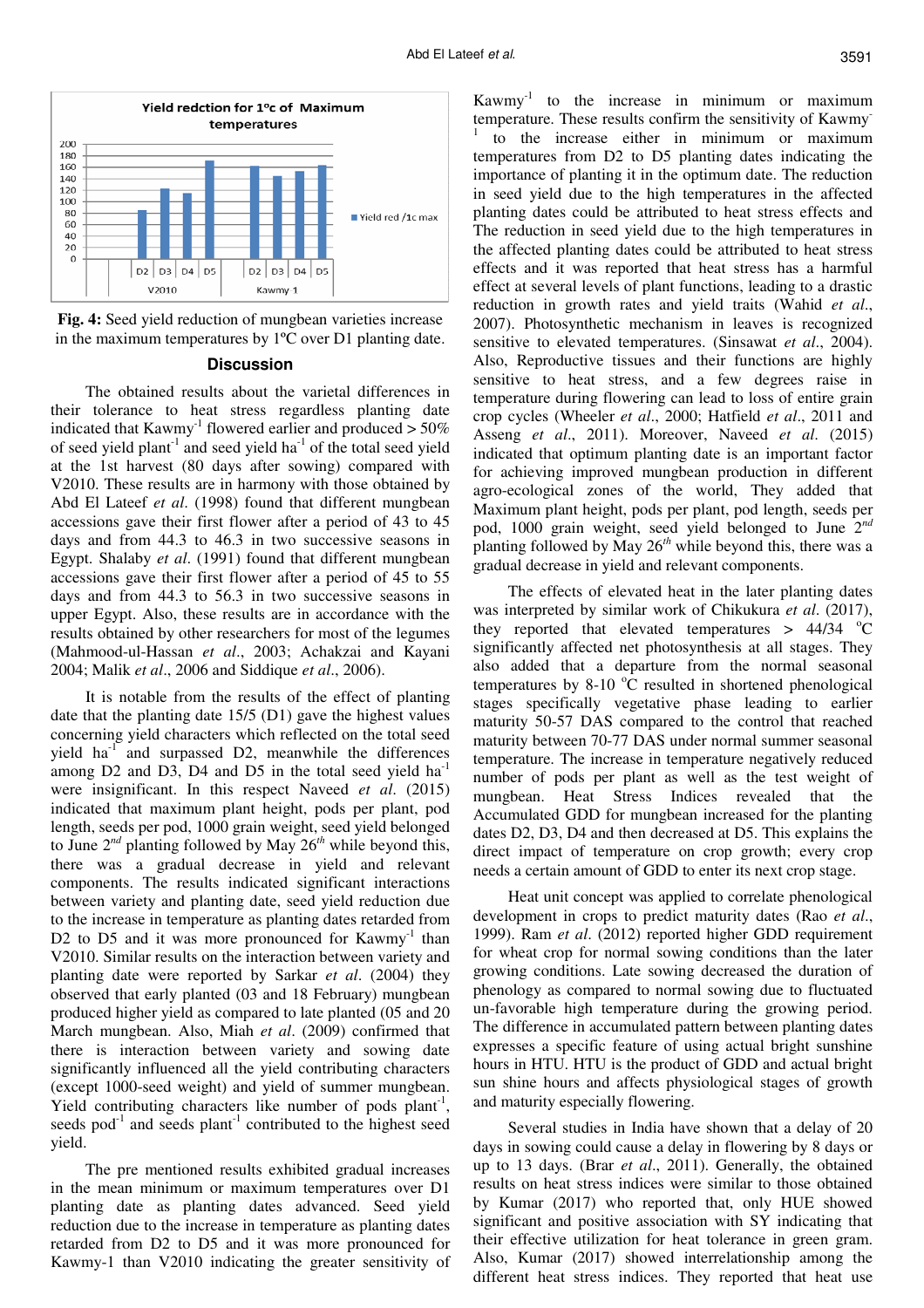efficiency showed significant and positive association with seed yield. Days to maturity showed significant and positive association with growing degree days, helio thermal unit, photo thermal unit and relative temperature depression.

These results indicate that mungbean is among the most temperature sensitive crops and production could fluctuate with a slight change in temperature which could be observed from the lower yields exposed to heat stress in the later planting dates compared with the best planting date D1. Also, it seems that mungbean seed yield depends on the balance between photosynthesis and respiration therefore air temperature plays import role mungbean productivity. Relative temperature depression (RTD) do not exhibit clear tendency but there was a reduction in this index at the latest planting date D5.

It seems that there are relationship among heat stress indices where Growing degree days showed significant and positive association with helio thermal unit, photo thermal unit and relative temperature depression. Heat use efficiency showed significant and positive association with photo thermal unit and relative temperature depression whereas significant and negative association with photo and negative association with photo thermal index). Also, Photo thermal unit showed significant and positive association with relative temperature depression and significant and negative.

## **Conclusion**

This study indicated that there were varietal differences in heat stress tolerance under the unfavorable planting dates of mungbean. Seed yield reduction due to the increase in temperature as planting dates retarded and it was more pronounced for Kawmy-1 than V2010 indicating the greater sensitivity of Kawmy-1 to the increase in minimum or maximum temperatures and the importance of planting it in the optimum date.

### **References**

- Achakzai, A.K.K. and Kayani, S.A. (2004). Effect of fertilizer and inoculation on the growth and yield of soybean cv. Williams-82 in pot culture. Pak. J. Agric. Res., 18(1): 83-93.
- Ashour, N.I.; Abou Khadrah, S.; Mosalem, H.; Yakout, M.E.; Zedan, G.M.; Abd-El-Lateef, M.E.; Behairy, T.G.; Shaban, Sh.A.; Sharaan, A.N.; Selim, M.M.; Mahmoud, S.A.; Hassan, M.W.; Darwish, G.G. and EL-Hifny, M.Z. (1995). Introduction of mungbean (*Vigna radiata*  (L.) Wilczek) in Egypt. 2-Effect of genotype, planting density and location on mungbean yield. Egypt. J. Agron*.*, 20(1): 99-108.
- Ashour, N.I.; Behairy, T.G.; Selim, M.M. and Abd EL-Lateef, E.M. (1992). Mungbean (*Vigna radiata* Roxb), A new Introduced crop in Egypt. 2 varietal differences in growth and yield. Conf. of Agron., 13-15 September, Zagazig University, 361-370.
- Ashour, N.I.; Behary, T.G.; Abd El Lateef, E.M. and Selim, M.M. (1993). Mungbean (*Vigna radiata* or *Phaseolus aureus* Roxb), A new introduced crop in Egypt. 1- Effect of planting date on growth and yield. Bull. NRC, Egypt, 18(4): 325-334.
- Asseng, S.; Foster, I.A.N. and Turner, N.C. (2011). The impact of temperature variability on wheat yields. Global Change Biol., 17: 997-1012.
- BARI, (1998). Bangladesh-e Moog Daler Chas (in Bangla)- Mungbean Cultivation in Bangladesh. Bangladesh Agriculture Research Institute, Joydebpur, Gazipur, Bangladesh, pp: 45.
- BARI (1999). KrishiProjukti Hat Boi (in Bangla)-Handbook on Agro-Technology. Bangladesh Agriculture Research Institute, Joydebpur, Gazipur, Bangladesh, pp: 100.
- Bindumadhava, H.; Sharmab, L.; Naira, R.M.; Nayyarb, H.; Rileyc, J.J. and Easdowna, W. (2018). Hightemperature-tolerant mungbean (*Vigna radiata* L.) lines produce better yields when exposed to higher  $CO<sub>2</sub>$ levels. J. Crop Improvement, 1-13.
- Brar, S.K.; Mahal, S.S.; Brar, A.S.; Vashist, K.K. and Buttar, G.S. (2011). Phenology, heat unit accumulation and dry matter partitioning behavior of two cultivars transplanted on different dates", Journal of Agrometeorology, 13(2): 153-156.
- Chikukura, L.; Bandyopadhyay, S.K.; Kumar, S.N.; Pathak, H. and Chakrabarti, B. (2017). Effect of elevated temperature stress on growth, yield and yield attributes of mungbean (*Vigna radiata* L.) in semi-arid north-west India. Current Advances in Agricultural Sciences, 9(1): 18-22.
- Chikukura, L.; Bandyopadhyay, S.K.; Kumar, S.N.; Pathak, H. and Chakrabarti, B. (2017). Effect of elevated temperature stress on growth, yield and yield attributes of mungbean (*Vigna radiata* L.) in semi-arid north-west India. Current Advances in Agric. Sci., 9(1): 18-22.
- Haider, A. and Ahmed, S. (2014). Study on seed quality and performance of some mungbean varieties in Pakistan. J. Biol. Agric. Health, 23: 161-165.
- Hatfield, J.L.; Boote, K.J.; Kimball, B.A.; Ziska, L.H.; Izaurralde, R.C.; Ort, D. and Wolfe, D. (2011). Climate impacts on agriculture: implications for crop production. Agron. J., 103: 351-370.
- Kalra, N. (2008). Effect of increasing temperature on yield of some winter crops in northwest India. Current Science, 94(1): 82-88.
- Khairnar, M.N.; Patil, J.V.; Deshmukh, R.B. and Kute, N.S. (2003). Genetic variability in mungbean. Legume Res., 26: 69-70.
- Kumar, N.; Kumar, S.; Nain, A.S. and Roy, S. (2014). Thermal indices in relation to crop phenology of wheat (*Triticum aestivum* L.) and urd (*Vigna mungo* L. Hepper) at Tarai region of Uttarakhand. Mausam, 65(2): 215-218.
- Kumar, C. (2017). Heterotic grouping for photo-thermal response in relation to yield and yield attributes in green gram (*Vigna radiate* L. Wilczek). Ph. D. Thesis, Department of Plant Breeding & Genetics Central Agricultural University, Pusa (samastipur), Bihar, 848125.
- Lawn, R.J. and Ahn, C.S. (1985). Mungbean (*Vigna radiata* (L.) Wilczek) / *Vigna mungo* (L.) Hepper). In: Grain Legume Crops (Eds. Summerfield R.J. and E.H. Roberts), PP. 584-623. CoIlins, London.
- Mahmood-ul-Hassan, M.Z. and Ajmal, S. (2003). Correlation and path coefficient analysis in some promising lines of mash bean (*Vigna mungo*). Pak. J. Biol. Sci., 6(4): 370- 372.
- Malik, M.F.A.; Qureshi, A.S.; Ashraf, M. and Ghafoor, A. (2006). Genetic variability of the main yield related characters in soybean. Inter. J. Agri. and Biol., 8(6): 815-619.